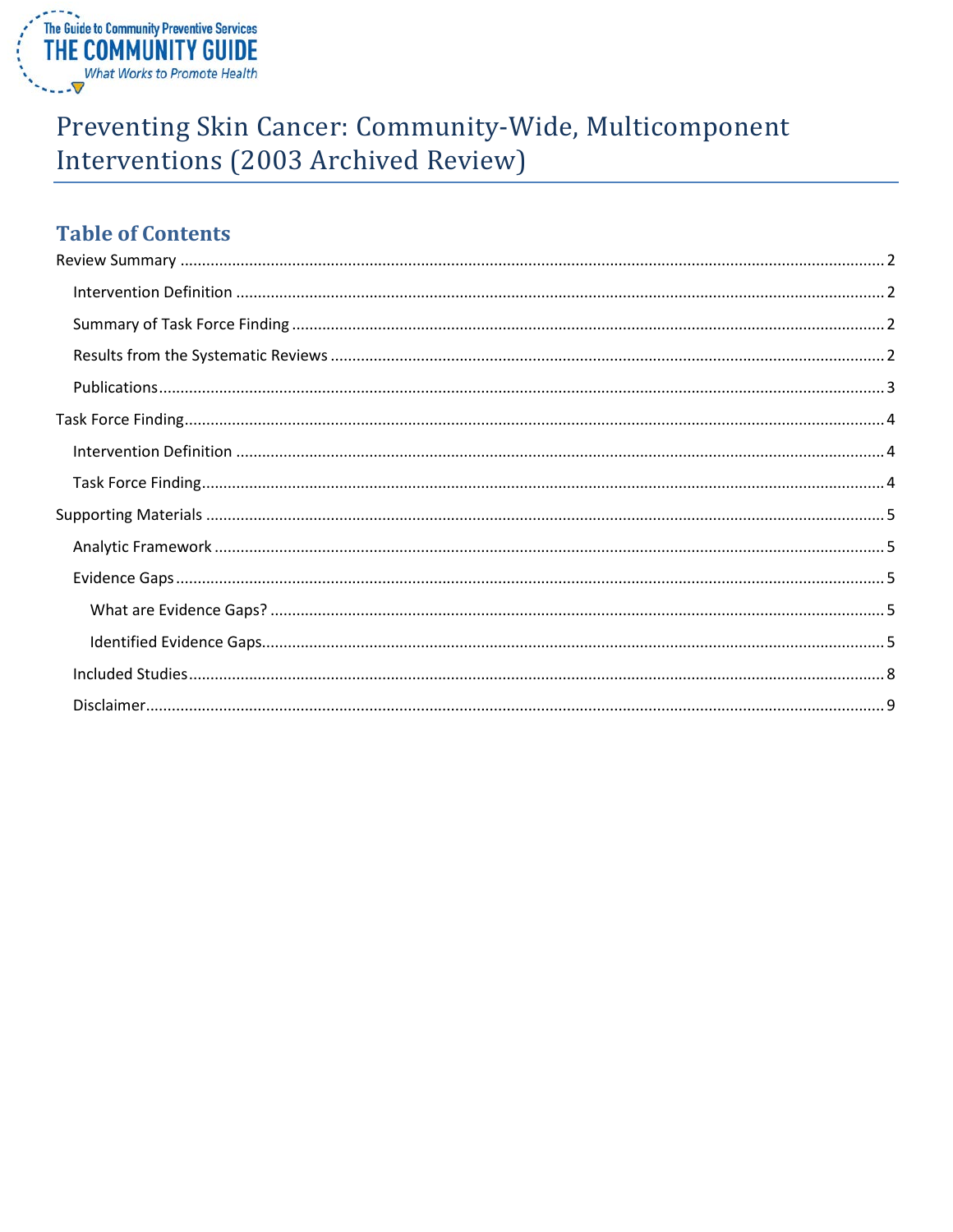

# **Review Summary**

## <span id="page-1-1"></span><span id="page-1-0"></span>**Intervention Definition**

Community-wide multicomponent sun-protection programs use combinations of approaches to influence the behaviors of people in a defined geographic area. These programs may range from combining a setting-specific program with a mass media campaign to a complex, multilevel effort involving entire communities, schools, workplaces, healthcare settings, and recreation settings.

Community-wide programs are combinations of the following components which are integrated within a defined geographic area (city, state, province, or country):

- Individual-directed strategies
- Media campaigns
- Environmental and policy changes

Interventions included in this review were usually delivered with a defined theme, name or logo, and set of messages.

Comprehensive community-wide programs are a subset of multicomponent interventions. For the purpose of this review, they were defined as:

- Operating on multiple levels (i.e., include multiple individual-directed, setting-specific and community-wide components)
- Being designed to address a substantial portion of the population in a defined area
- Conducted over period of a year or more

They may also combine education with significant efforts to institute sun-protection policies and structural supports.

## <span id="page-1-2"></span>**Summary of Task Force Finding**

The Community Preventive Services Task Force finds insufficient evidence to determine the effectiveness of multicomponent programs to reduce UV exposure or increase sun-protective behaviors because of inconsistent results.

The Task Force also finds insufficient evidence to determine the effectiveness of comprehensive community-wide programs to reduce UV exposure or increase sun-protective behaviors because of small numbers of studies with limitations in their study design and execution.

# <span id="page-1-3"></span>**Results from the Systematic Reviews**

Eight studies of community-wide multicomponent programs qualified for the review.

- Of the seven studies in the community-wide multicomponent programs that measured covering-up or sunavoidance behaviors:
	- o Four showed generally positive outcomes
	- o Three others showed essentially no significant change
- All from Australia, the three studies assessing comprehensive community-wide programs:
	- o All showed changes in covering-up or sun-avoidance behaviors in the desired direction.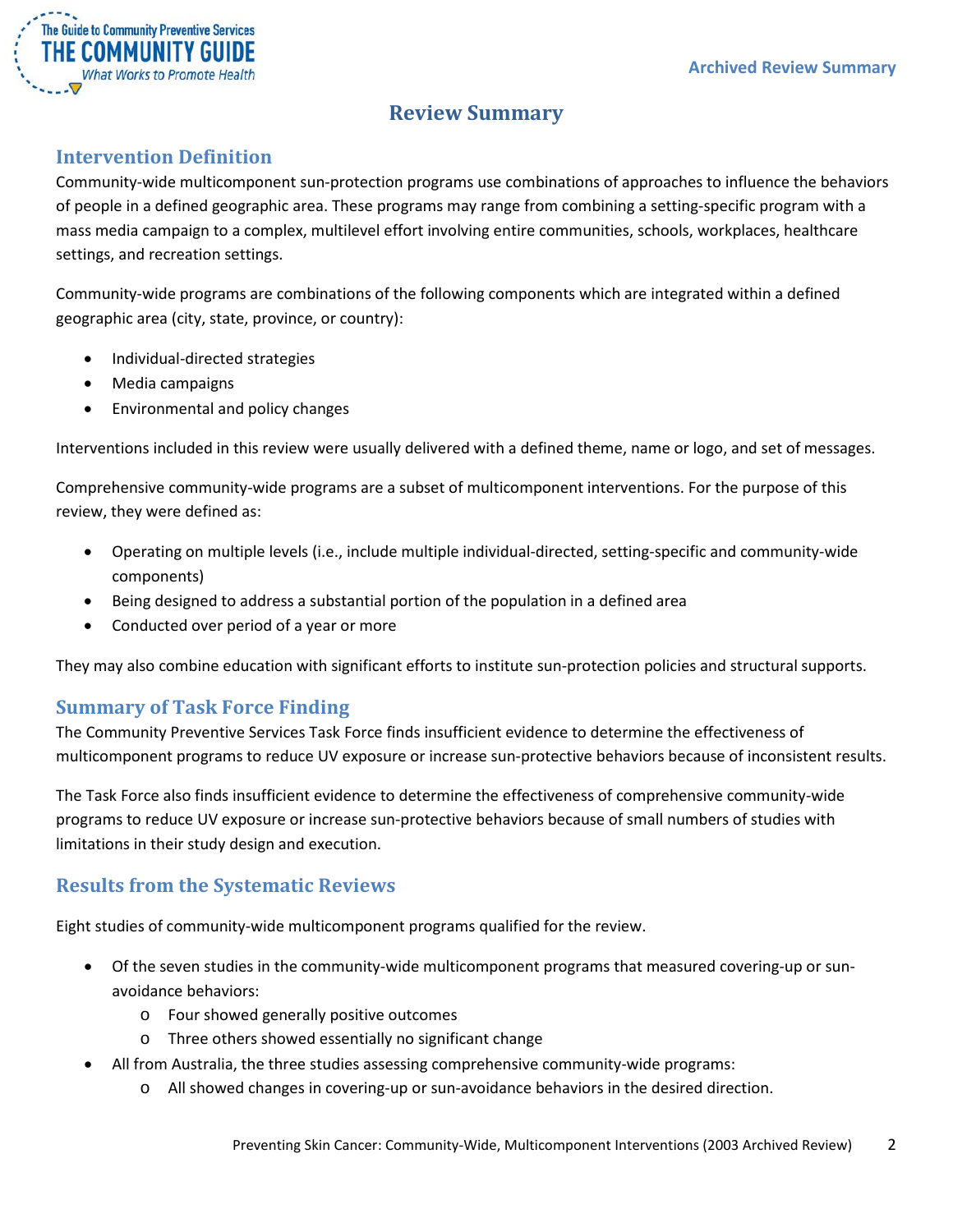

o These results, all from Australia, are promising, but by themselves still provide insufficient evidence to determine effectiveness due to the small numbers of studies and limitations in study design and execution.

These results are based on a systematic review of all available studies led by scientists from CDC's Division of Cancer Prevention and Control with input from a team of specialists in systematic review methods and experts in research, practice and policy related to preventing skin cancer.

### <span id="page-2-0"></span>**Publications**

CDC. [Preventing skin cancer. Findings of the Task Force on Community Preventive Services on reducing exposure to](http://www.cdc.gov/mmwr/preview/mmwrhtml/rr5215a1.htm)  [ultraviolet light](http://www.cdc.gov/mmwr/preview/mmwrhtml/rr5215a1.htm) [www.cdc.gov/mmwr/preview/mmwrhtml/rr5215a1.htm]. *MMWR* 2003;52(RR-15):1–12.

Saraiya M, Glanz K, Briss PA, et al. [Interventions to prevent skin cancer by reducing exposure to ultraviolet radiation: a](http://www.thecommunityguide.org/cancer/skin/ca-skin-AJPM-evrev-reduce-exposure.pdf)  [systematic review](http://www.thecommunityguide.org/cancer/skin/ca-skin-AJPM-evrev-reduce-exposure.pdf) [www.thecommunityguide.org/cancer/skin/ca-skin-AJPM-evrev-reduce-exposure.pdf]. *Am J Prev Med* 2004;27(5):422-66.

Task Force on Community Preventive Services. [Recommendations to prevent skin cancer by reducing exposure to](http://www.thecommunityguide.org/cancer/skin/ca-skin-AJPM-recs-reduce-exposure.pdf)  [ultraviolet radiation](http://www.thecommunityguide.org/cancer/skin/ca-skin-AJPM-recs-reduce-exposure.pdf) [www.thecommunityguide.org/cancer/skin/ca-skin-AJPM-recs-reduce-exposure.pdf]. *Am J Prev Med* 2004;27(5):467-70.

Task Force on Community Preventive Services. [Cancer](http://www.thecommunityguide.org/cancer/Cancer.pdf) [www.thecommunityguide.org/cancer/Cancer.pdf]. In: Zaza S, Briss PA, Harris KW, eds. *The Guide to Community Preventive Services: What Works to Promote Health?* Atlanta (GA): Oxford University Press;2005:143-87 (Out of Print).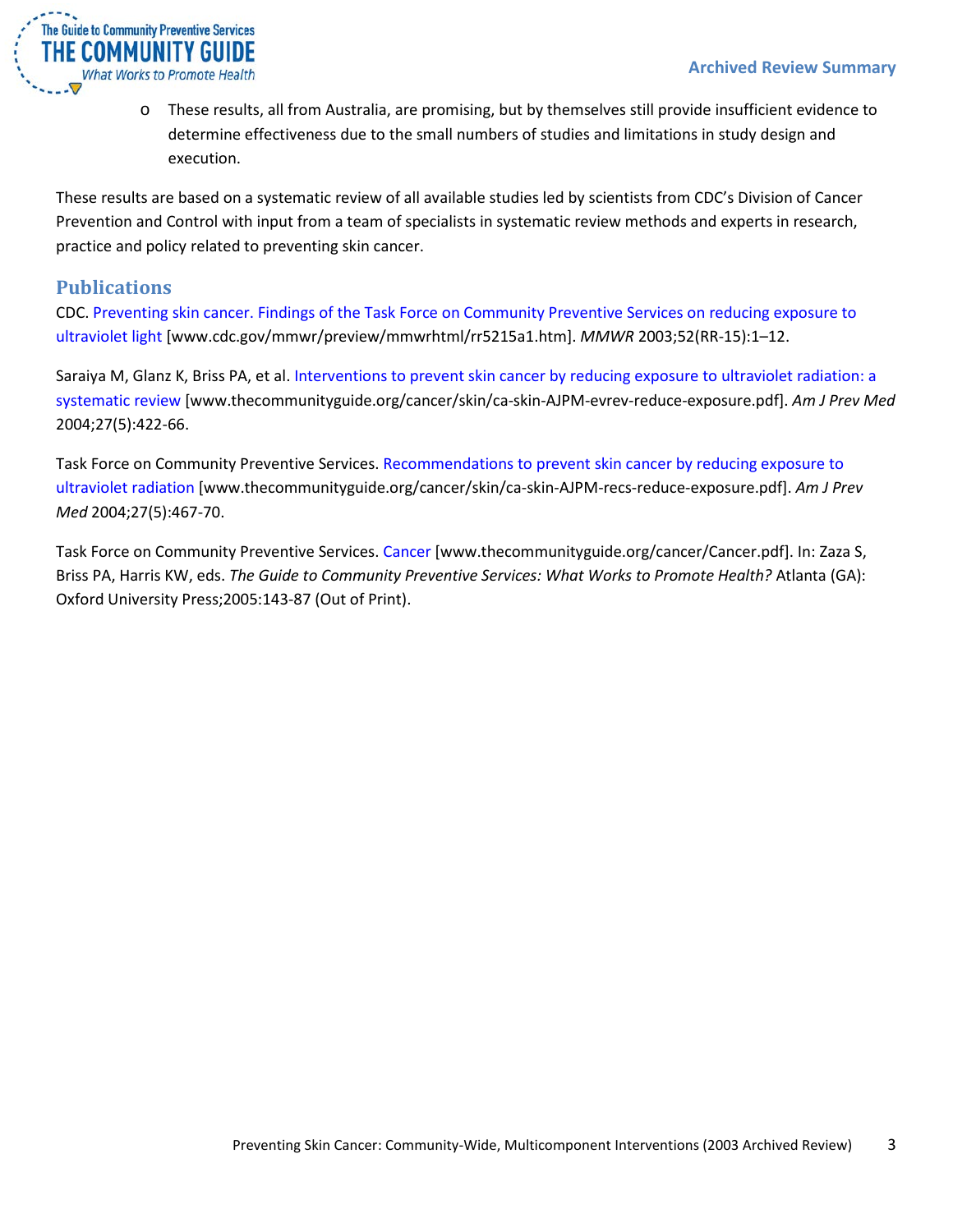<span id="page-3-0"></span>

# **Task Force Finding**

#### <span id="page-3-1"></span>**Intervention Definition**

Community-wide multicomponent sun-protection programs use combinations of approaches to affect the behavior of groups of people in a defined geographic area. These programs may range from combining a setting-specific program with a mass media campaign to a complex, multilevel effort involving entire communities, schools, workplaces, healthcare settings, and recreation settings. Multilevel interventions that address a substantial portion of the population in an area and last more than one year are considered to be **comprehensive**. They may combine education with significant efforts to institute sun protection policies and structural supports.

### <span id="page-3-2"></span>**Task Force Finding (October 2003)\***

The Task Force found insufficient evidence to determine the effectiveness of multicomponent programs to reduce UV exposure or increase sun-protective behaviors because of inconsistent results. Evidence was insufficient to determine the effectiveness of comprehensive community-wide programs to reduce UV exposure or increase sun-protective behaviors because of small numbers of studies with limitations in their study design and execution.

\*From the following publication:

Task Force on Community Preventive Services. [Recommendations to prevent skin cancer by reducing exposure to](http://www.thecommunityguide.org/cancer/skin/ca-skin-AJPM-recs-reduce-exposure.pdf)  [ultraviolet radiation](http://www.thecommunityguide.org/cancer/skin/ca-skin-AJPM-recs-reduce-exposure.pdf) [www.thecommunityguide.org/cancer/skin/ca-skin-AJPM-recs-reduce-exposure.pdf]. *Am J Prev Med* 2004;27(5):467-70.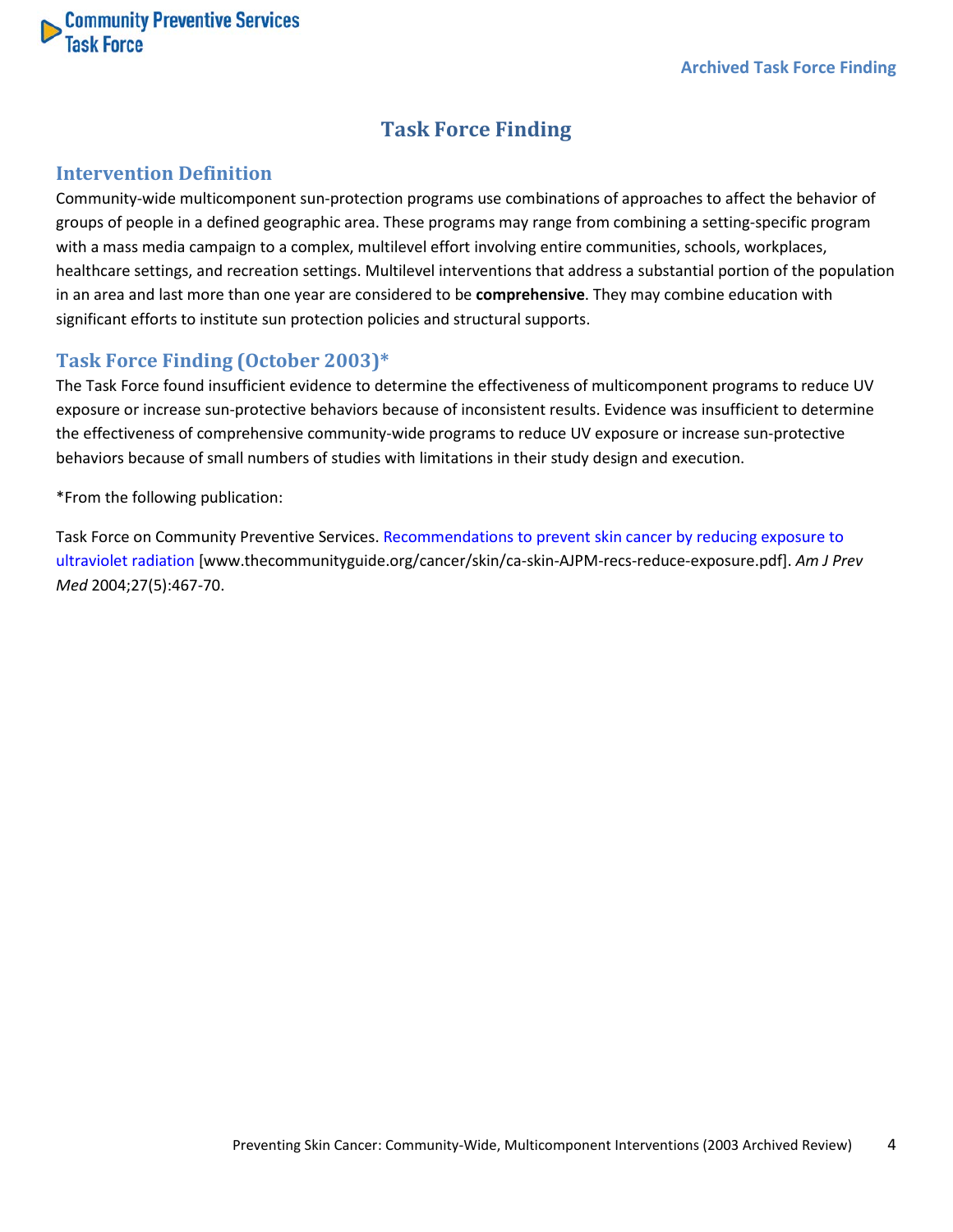

# **Supporting Materials**

### <span id="page-4-1"></span><span id="page-4-0"></span>**Analytic Framework**

#### **A Conceptual Approach to Prevention of Skin Cancer through Interventions to Reduce UV Light**



\*Improvements in sunscreen use alone would not result in a recommendation outcome (see full MMWR report)

# <span id="page-4-2"></span>**Evidence Gaps**

#### <span id="page-4-3"></span>**What are Evidence Gaps?**

Each Community Preventive Services Task Force (Task Force) review identifies critical evidence gaps—areas where information is lacking. Evidence gaps can exist whether or not a recommendation is made. In cases when the Task Force finds insufficient evidence to determine whether an intervention strategy works, evidence gaps encourage researchers and program evaluators to conduct more effectiveness studies. When the Task Force recommends an intervention, evidence gaps highlight missing information that would help users determine if the intervention could meet their particular needs. For example, evidence may be needed to determine where the intervention will work, with which populations, how much it will cost to implement, whether it will provide adequate return on investment, or how users should structure or deliver the intervention to ensure effectiveness. Finally, evidence may be missing for outcomes different from those on which the Task Force recommendation is based.

#### <span id="page-4-4"></span>**Identified Evidence Gaps**

#### *Design and Analysis Considerations*

• All of the designs included in this review have important strengths and weaknesses.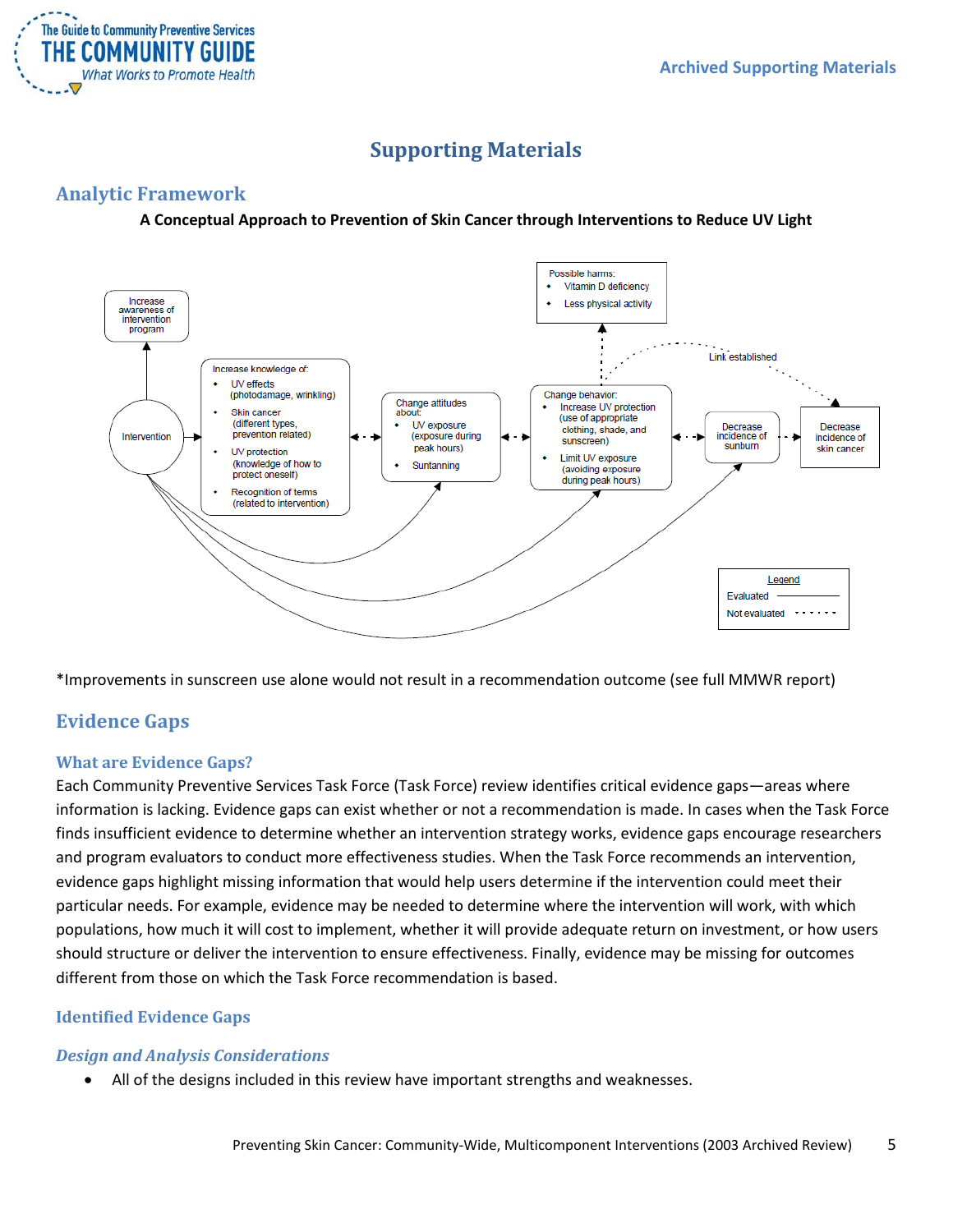

- Additional diverse approaches are worth pursuing, in terms of study design and execution, and with attention both to internal and external validity.
- Consistently rigorous analytic methods are needed, and future studies should control for relevant confounders, such as risk levels and weather conditions.

### *Description of Target Population and Context*

- Several reports in this area of research did not contain basic descriptions of the intervention or population.
- In many instances, the distribution of the population by race and ethnicity or sun sensitivity was not described.
- Many of the settings could have been better described.
- Better descriptions are needed of annual UV exposure in the places in which studies were conducted.
- Better descriptions of these important issues would help assess the likely applicability of the findings or explain any variability of effects.

#### *Description of Intervention*

- It was difficult to disentangle what specific intervention components were, or how much emphasis there was on primary prevention (versus early detection) or on promoting use of sunscreen versus on covering-up or sunavoidance behaviors.
- Further information is needed on which attributes of the interventions contribute most to intervention effectiveness or ineffectiveness (e.g., do policy components or education components contribute more to intervention effectiveness; what are the central "active ingredients" in complex interventions).
- Describing intervention characteristics in greater detail might also help practitioners replicate successes.

#### *Duration of Interventions and Length of Follow up*

• Given the seasonality of sun-protective behaviors and the importance of encouraging habitual as opposed to short-term behavior change, a longer follow-up is crucial.

#### *Intervention Quality*

- An encouraging trend can be seen in increasing use of formative research and pre-testing of interventions before they are implemented.
- Mediating factors deserve greater attention and need to be correlated with behavior changes. To date, few studies in this area of research have reported on both mediating factors and behavioral or health outcomes.
- A need also exists to develop measures of the effects of environmental and policy change strategies. Few interventions addressed policy or environmental changes and in those that did, the effects of the policy or environmental components could not be disentangled from other aspects of the intervention.

#### *Measurement of Exposure*

- Few studies reported process evaluation data, which can help to assess how much of the intervention was actually implemented.
- Improvement in this area would be helpful, especially for interventions of longer duration and increased complexity.

#### *Measurement of Outcomes*

• More behavioral and health outcomes need to be examined.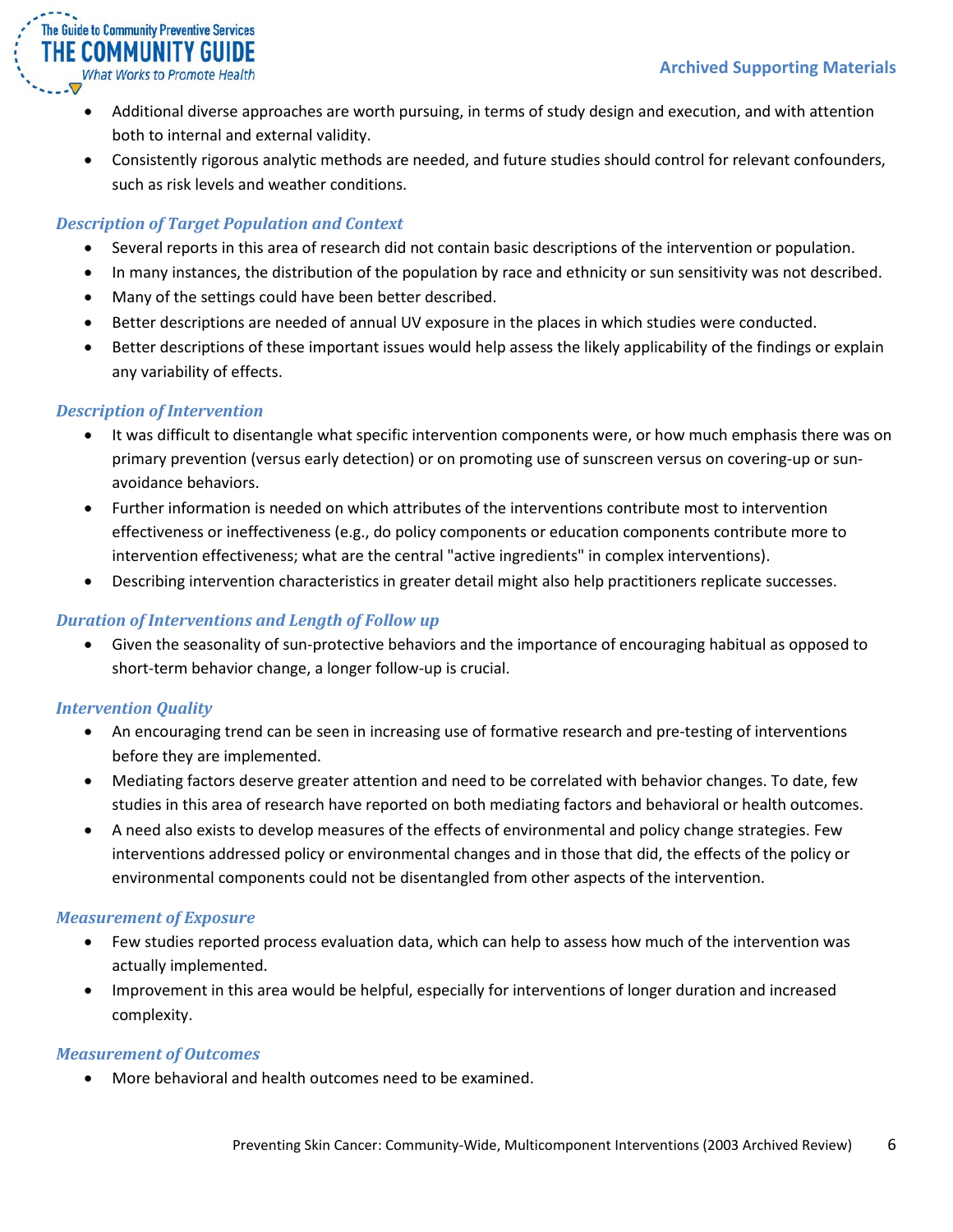

- o Given recent concerns about the adequacy of sunscreen as a sole protective strategy, additional behavioral and health outcomes should also be measured.
- o Outcomes need to be similar to evaluate effectiveness.
- o Measurement of specific sun-protective behaviors is important.
- o More interventions with a greater focus on covering up and sun- avoidance, and a decreased emphasis on sunscreen use are needed.
- Given recent research findings on the effectiveness of sunscreens, more detailed research on sunscreen use is needed.
	- o Are higher SPF sunscreens being used?
	- o Does sunscreen use extend the amount of time out in the sun?
- How do different sun-protective behaviors interact (e.g., does seeking shade make wearing sunscreen or a hat unnecessary)?
- Further work is needed to increase consistency between at least a core set of behavior change measures that can be used to compare and contrast study results.

#### *Research Needs and Work in Progress*

The field of behavior change for skin cancer prevention has progressed significantly, but important areas for further advancement exist. As outlined above, these include design, measurement, better description of interventions, development of a better understanding of how environmental and policy interventions work, and studies in multiethnic populations. The use of new communication technology and international collaborations can make significant contributions in these areas. The team hopes that the availability of systematic reviews that identify both progress to date and the remaining gaps will help to reduce the gaps in available research.

- **Specific Research Issues.** Although most of the evidence gaps described above were general and could explain why most setting specific categories did not produce sufficient evidence to determine effectiveness, a few research issues were specific to the setting or target group.
- **Interventions for Secondary Schools.** More studies are needed to examine sun-protective behaviors of adolescents and young adults, and to determine what kind of approach might work best in this population, especially given the low baseline prevalence of sun-protective behaviors.
- **Interventions in Occupational Settings.** Studies that target the most common outdoor occupational workers mail carriers, agricultural workers, landscapers, horticulturists, foresters, construction workers, telephone line workers, commercial fishery workers, land surveyors and mappers, oil field workers, amusement park attendants, and athletes—are needed.
- **Interventions in Healthcare Settings.** Almost all studies in this category examined the counseling behavior of the provider and not the patient. More studies that examine the behavioral or health outcome of the end user—the patient—are needed. In this small subset of studies, the provider was most often a physician or a physician-intraining, but studies examining the role of the nonphysician provider would help identify whether counseling skills to change behavior might be better suited for providers with the time and skills, such as a nurse or a health educator. Additionally, more studies are needed to examine healthcare system studies oriented directly to patients.
- **Interventions for Parents and Caregivers.** Studies are needed to examine the effect of interventions on nonparental caregivers, as it is becoming increasingly common for children to be cared for by nonparental caregivers while both parents are at work outside the home.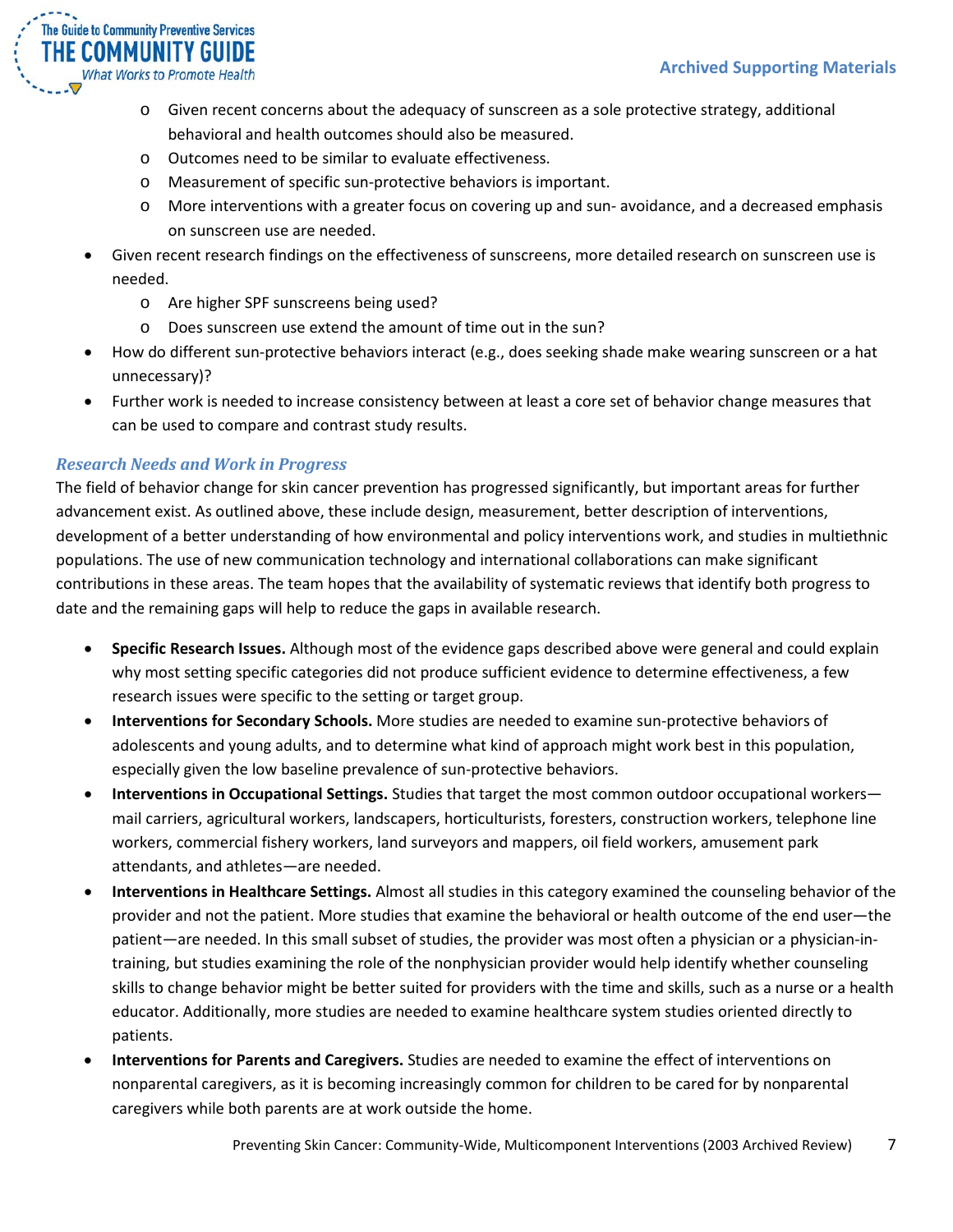

• **Interventions in Multicomponent Community Settings.** Approaches to better define the "active ingredients" (i.e., the most important components that contribute to the success of these interventions) would be helpful, as would determining the applicability of these interventions to the U.S. population.

# <span id="page-7-0"></span>**Included Studies**

Anti-Cancer Council of Victoria. Sunsmart Evaluation Studies 1. Carlton: Anti-Cancer Council of Victoria, 1994.

Anti-Cancer Council of Victoria. Sunsmart Evaluation Studies 2. Carlton: Anti-Cancer Council of Victoria, 1995.

Anti-Cancer Council of Victoria. Sunsmart Evaluation Studies 3. Carlton: Anti-Cancer Council of Victoria, 1996.

Anti-Cancer Council of Victoria. Sunsmart Evaluation Studies 4. Carlton: Anti-Cancer Council of Victoria, 1997.

Anti-Cancer Council of Victoria. SunSmart Evaluation Studies 5. Carlton: Anti-Cancer Council of Victoria, 1998.

Anti-Cancer Council of Victoria. SunSmart Evaluation Studies 6. Carlton: Anti-Cancer Council of Victoria, 1999.

Anti-Cancer Council of Victoria. Sunsmart Evaluation Studies, 2001-2003. Carlton, Anti-Cancer Council of Victoria. Skin Cancer Control Program: *Research & Evaluation* 2003.

Biger C, Epstein LM, Hagoel L, Tamir A, Robinson E. An evaluation of an education programme, for prevention and early diagnosis of malignancy in Israel. *European Journal of Cancer Prevention* 1994;3(4):305-12.

Borland R, Hill D, Noy S. Being SunSmart: changes in community awareness and reported behaviour following a primary prevention program for skin cancer control. *Behavior Change* 1990;7:126-35.

Carmel S, Shani E, Rosenberg L. Skin cancer protective behaviors among the elderly: explaining their response to a health education program using the Health Belief Model. - *Educational Gerontology* 1996;22(7):651-8.

Carmel S, Shani E, Rosenberg L. The role of age and an expanded Health Belief Model in predicting skin cancer protective behavior. *Health Educ Res* 1994;9(4):433-47.

Chapman S, Marks R, King M. Trends and tans and skin protection in Australian fashion magazines, 1982 through 1991. *American Journal of Public Health* 1992;82(12):1677-82.

Dietrich AJ, Olson AL, Sox CH, et al. A community-based randomized trial encouraging sun protection for children. *Pediatrics* 1998; 102(6):E64.

Dietrich AJ, Olson AL, Sox CH, Tosteson TD, Grant-Petersson J. Persistent increase in children's sun protection in a randomized controlled community trial. *Prev Med* 2000;31(5):569-74.

Dietrich AJ, Olson AL, Sox CH, Winchell CW, Grant-Petersson J, Collison DW. Sun protection counseling for children: primary care practice patterns and effect of an intervention on clinicians. *Arch Fam Med* 2000; 9(2):155-9.

Fielder H, Lo SV, Shorney S, Roberts DL. Skin, sun and sense: an evaluation of a skin cancer prevention campaign. *Health Education Journal* 55 (4):431 -8, 1996;(10 ref).

Preventing Skin Cancer: Community-Wide, Multicomponent Interventions (2003 Archived Review) 8 Grant-Petersson J, Dietrich AJ, Sox CH, Winchell CW, Stevens MM. Promoting sun protection in elementary schools and child care settings: the SunSafe Project. *Journal of School Health* 1999;69(3):100-6.